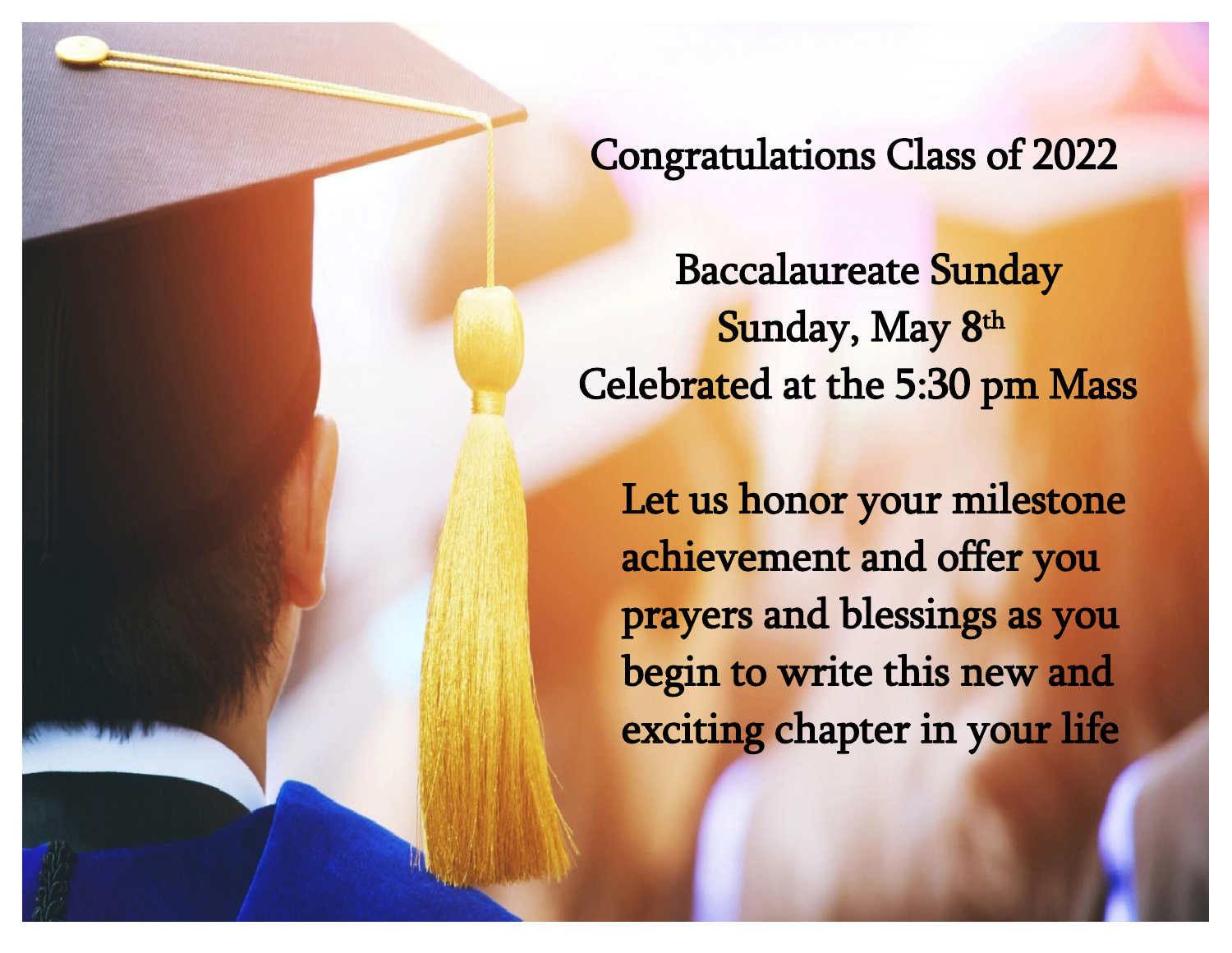

## Behind You, All Your Memories

Before You, All Your Dreams

Around You, All Who Love You

> Within You, All You Need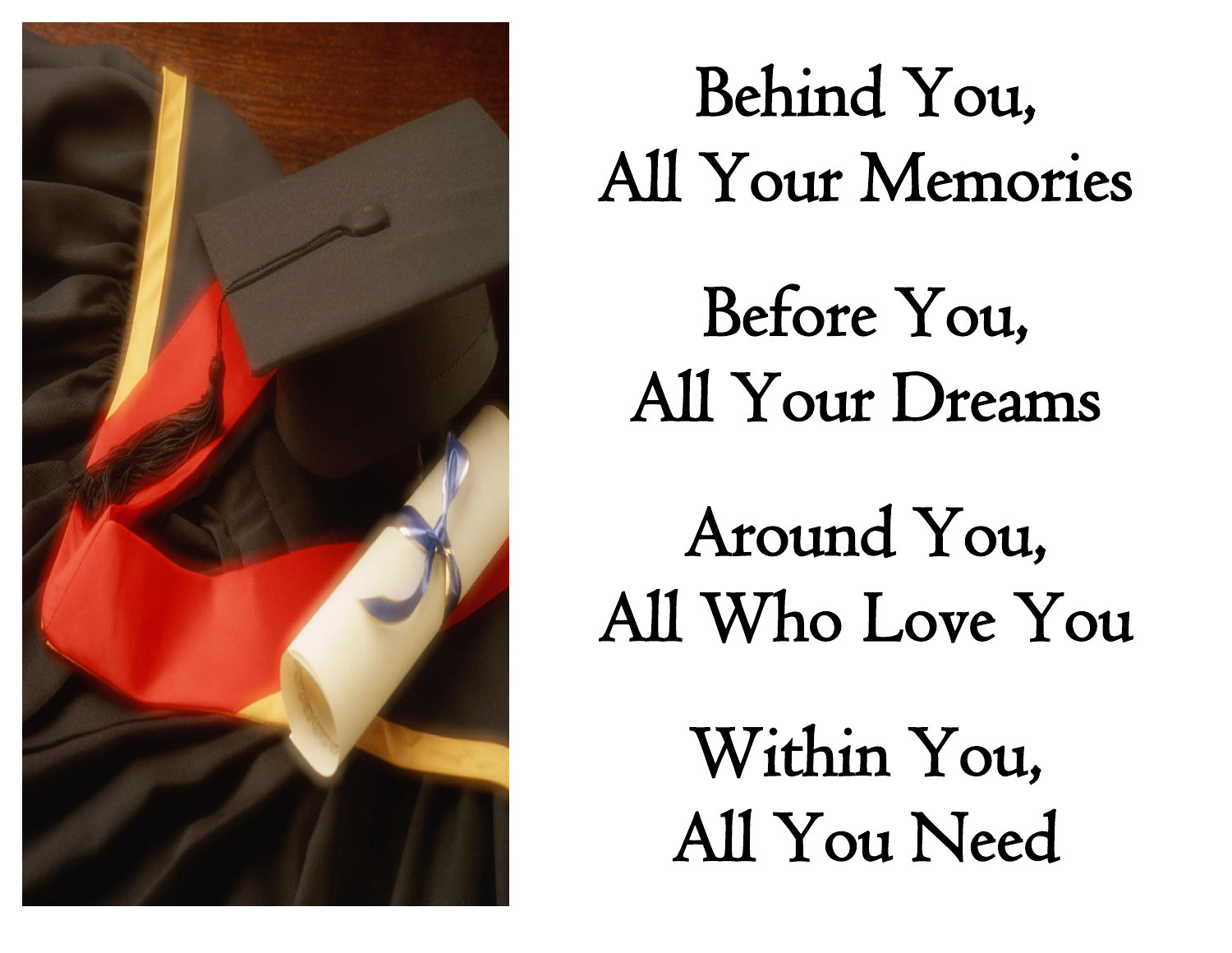## 2022 Baccalaureate Mass & Graduation Ceremony

St. Jude Catholic Church and the Office of Student Ministries Invites You, our Graduating Seniors from the Class of 2022 to Come and Take Part in This Year s '

> Baccalaureate Mass & Graduation Ceremony Sunday, May  $8^{\text{th}}$  – Held at our 5:30 PM Mass

Let Us Honor Your Milestone Achievement with a Ceremony and the Giving of Special Gifts, and Let Us Bless You As You Begin To Write This New and Exciting Chapter in Your Lives

Participating Seniors Are Asked To Please Complete the Attached Information Sheet and Return No Later Than – Monday, April 25<sup>th</sup>, 2022